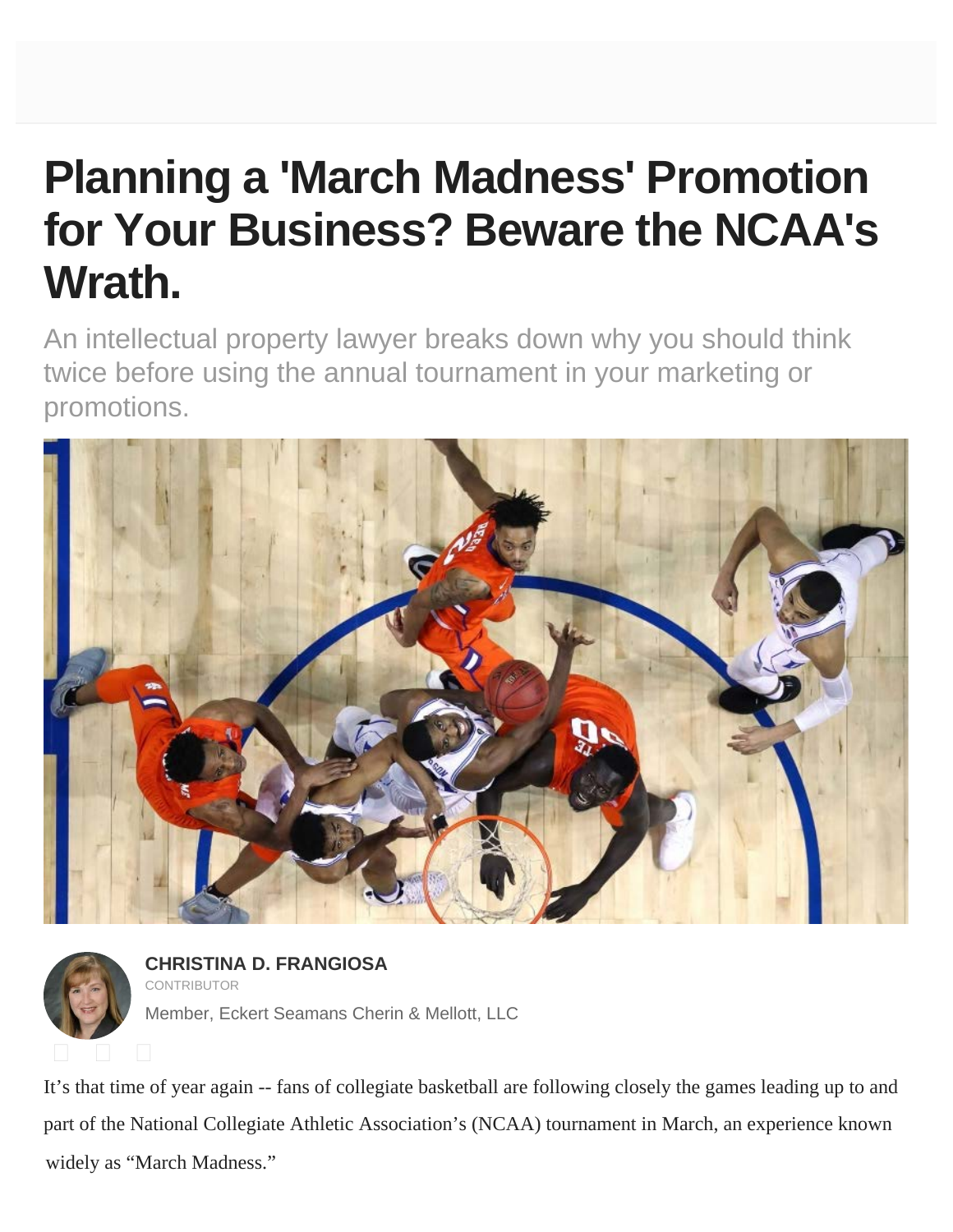Perhaps you have seen office pools using the team brackets and allowing each participant to select a potential winner of the tournament, then paying the winner a portion of the pool collected. Perhaps you have observed companies get into the spirit of the season by running commercial promotions to their customers playing off the names March Madness or Final Four.

Any such [activities, however, come with some risk. The NCAA vi](https://www.entrepreneur.com/article/226595)gorously enforces its exclusive right to use these names in connection with collegiate basketball and, particularly, in connection with the NCAA Tournament in March. Such enforcement covers not only to the NCAA's March Madness registered mark, but also extends to unauthorized uses of its other registered marks, such as Final Four, Elite Eight, Midnight Madness, NCAA Basketball and the NCAA Experience. A full list of the NCAA marks can be found on the NCAA's website.

The NCAA a[lso strongly disco](http://www.ncaa.org/championships/marketing/ncaa-trademarks)urages uses of its marks being associated with sweepstakes, contests, office pools or "other [gambling activities."](http://www.ncaa.org/sites/default/files/2016_17_Use_of_NCAA_Championship_Brackets_and_Limits_on_Advertising.pdf)

When it pursues infringers, the NCAA appears to use all of the tools at its disposal, including cease and desist letters, oppositions to registration of potentially infringing marks and petitions for cancellation of already-issued federal registrations as well as federal lawsuits asserting trademark infringement, unfair competition or cybersquatting, among other claims.

Despite its vigilance in protecting March Madness from infringement, the NCAA wasn't the first owner of the mark. [Rather, the Illinois High School Association \(IHSA\) was the first to use the](https://www.entrepreneur.com/article/288477) phrase, documented by a 1942 poem that was dedicated to the IHSA's boys' high school basketball tournament played in Indiana annually since 1908. The poem was essentially an ode to the tournament, which it associated with the "Madness of March." Some evidence suggests that the phrase may have been used in connection with this tournament as early as 1939.

In contrast, the NCAA's use of the mark started in 1982, when a CBS broadcaster, Brent Musberger, apparently described the NCAA Tournament as "March Madness." At this time, the NCAA began to make broad use of the mark on a variety of goods and services associated with the annual basketball tournament, but it did not start registering its marks until more recently.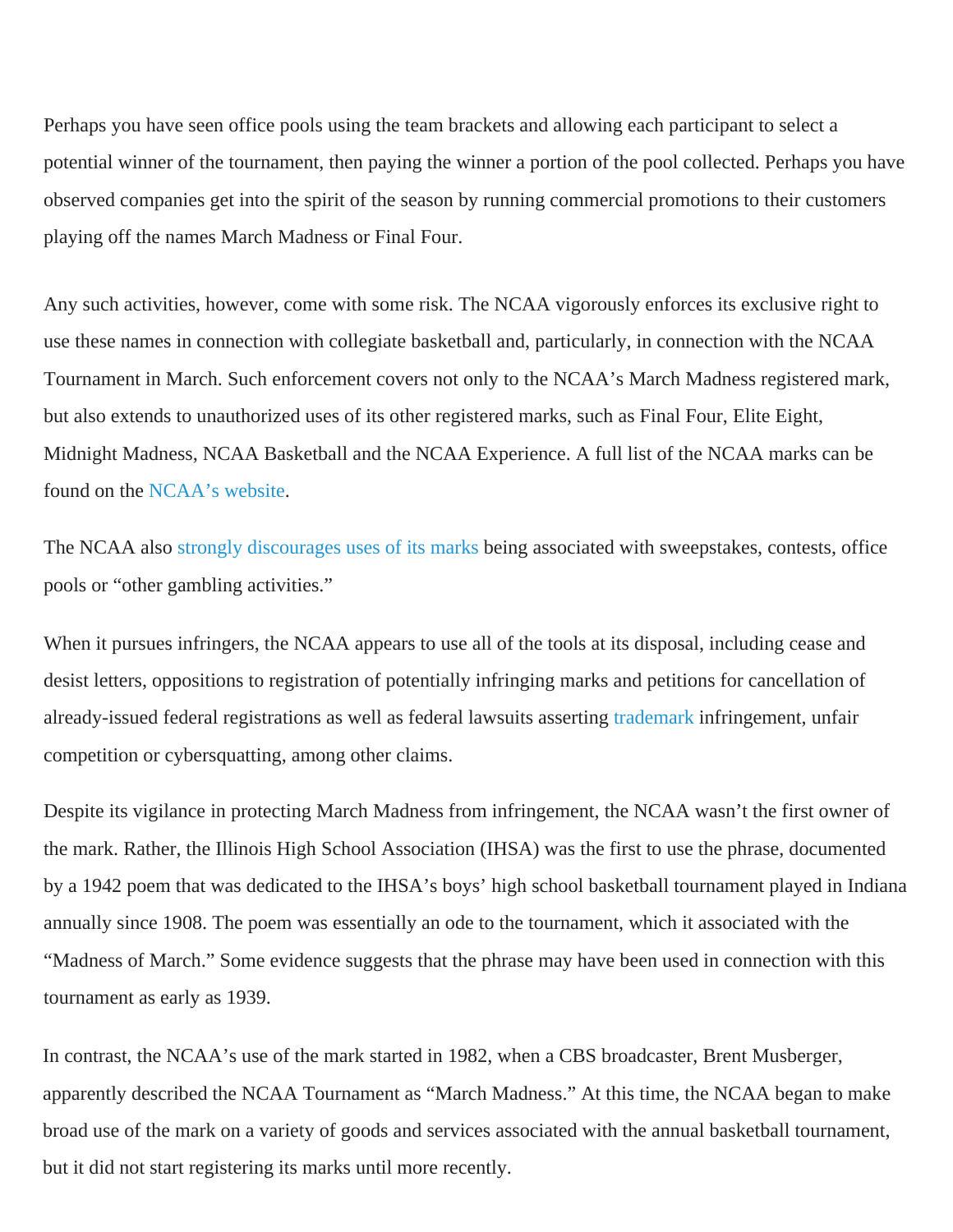Despite the NCAA's consistent and aggressive efforts to police the unauthorized use of its March Madness marks, some still try to get away with slight variations on the mark used with different services. Indeed, some have argued that the mark is generic and thus not entitled to protection. In a 2003 Texas case, *March Madness Athletic Association, LLC v. Netfire, Inc.*, the defendant registered a domain name "marchmadness.com" and proceeded to develop a website centered around the NCAA Tournament on which the defendant sold advertising for its own benefit. Ultimately, the court held that March Madness, while descriptive, had acquired secondary meaning and found that the defendant had infringed the mark.

Last month, the NCAA filed an opposition to an intent-to-use application by The Big Ten Conference, Inc., for registration of the mark "March Is On!" in connection with promotional and financial sponsorship of athletic events, TV transmission and internet streaming of athletic events and entertainment services related to producing and distributing the games. This case is still pending.

Other examples of marks the NCAA has objected to are: April Madness (for entertainment services), Markdown Madness (for auto sales services) [and Mojo Madness \(for prepared potatoes\). The proceedings](http://tsdr.uspto.gov/#caseNumber=86923582&caseSearchType=US_APPLICATION&caseType=DEFAULT&searchType=statusSearch) against April Madness and Markdown Madness are still pending, but Mojo Madness registered after the applicant amended its description of goods to clarify that the source of its prepared potatoes was a specific restaurant.

Similarly, its oppositions to March Matness (for entertai[nment services\)](http://tsdr.uspto.gov/#caseNumber=85/900,268&caseSearchType=US_APPLICATION&caseType=DEFAULT&searchType=statusSearch), Live the Madness (for clothing), [Skate Madness \(for s](http://tsdr.uspto.gov/#caseNumber=86269961&caseSearchType=US_APPLICATION&caseType=DEFAULT&searchType=statusSearch)kateboarding competitions) [and FREESTYL](http://tsdr.uspto.gov/#caseNumber=85266473&caseSearchType=US_APPLICATION&caseType=DEFAULT&searchType=statusSearch)E Madness (for various entertainment services), among others, have resulted in abandonment of the allegedly infringing applications.

Given the NCAA's vigorous enforcement regime, any company considering using March Madness or a variation in connection with its business should consider seeking a license to do so. A license is not for the faint-hearted either: The N[CAA's licensing](http://tsdr.uspto.gov/#caseNumber=86/943,888&caseSearchType=US_APPLICATION&caseType=DEFAULT&searchType=statusSearch) body, the Collegiate Licensi[ng Company \(CLC](http://tsdr.uspto.gov/#caseNumber=76/712,967&caseSearchType=US_APPLICATION&caseType=DEFAULT&searchType=statusSearch)), warns that ["more than 50 p](http://tsdr.uspto.gov/#caseNumber=85/231669&caseSearchType=US_APPLICATION&caseType=DEFAULT&searchType=statusSearch)ercent of all new collegiate licensees[" cannot hold their licen](http://tsdr.uspto.gov/#caseNumber=78/872,982+&caseSearchType=US_APPLICATION&caseType=DEFAULT&searchType=statusSearch)ses beyond 18 months, some citing the inability to maintain the distribution levels or the revenue stream necessary to justify the cost of the licens[e.](https://www.entrepreneur.com/article/246669)